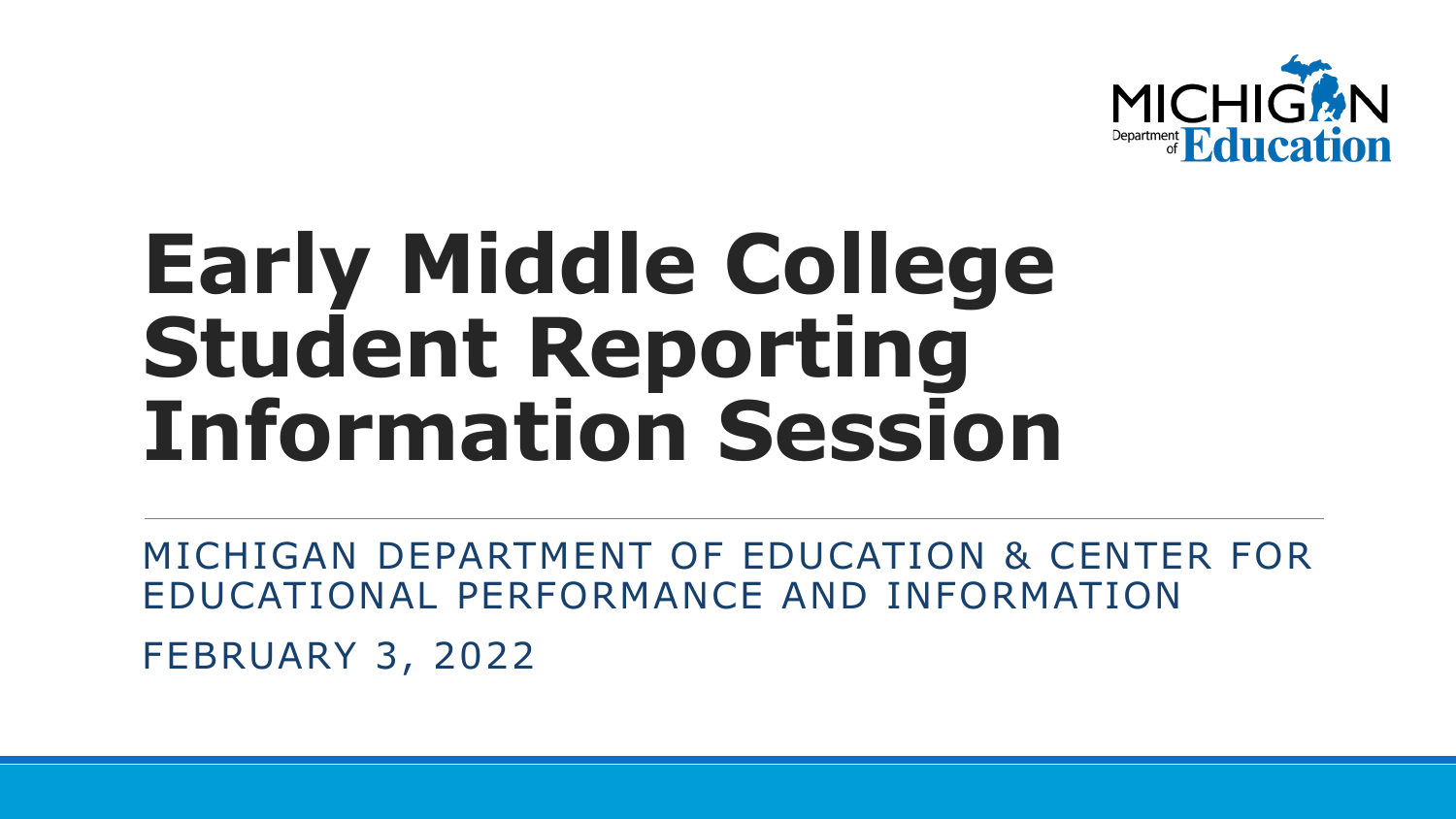#### **Welcome, Purpose, and Introductions**

Welcome

Purpose

• Provide clear, concise, consistent communication to Early Middle College (EMC) staff on reporting deadlines and requirements for secondary and postsecondary EMC students.

MDE and CEPI Staff Introductions

- MDE Staff Lisa Seigel, Dr. Stacey Stover, Jackie Martinez
- CEPI Staff Brandon Baryo, Joshua DeBrabander, Rachel Edmondson, Victoria Schmaltz

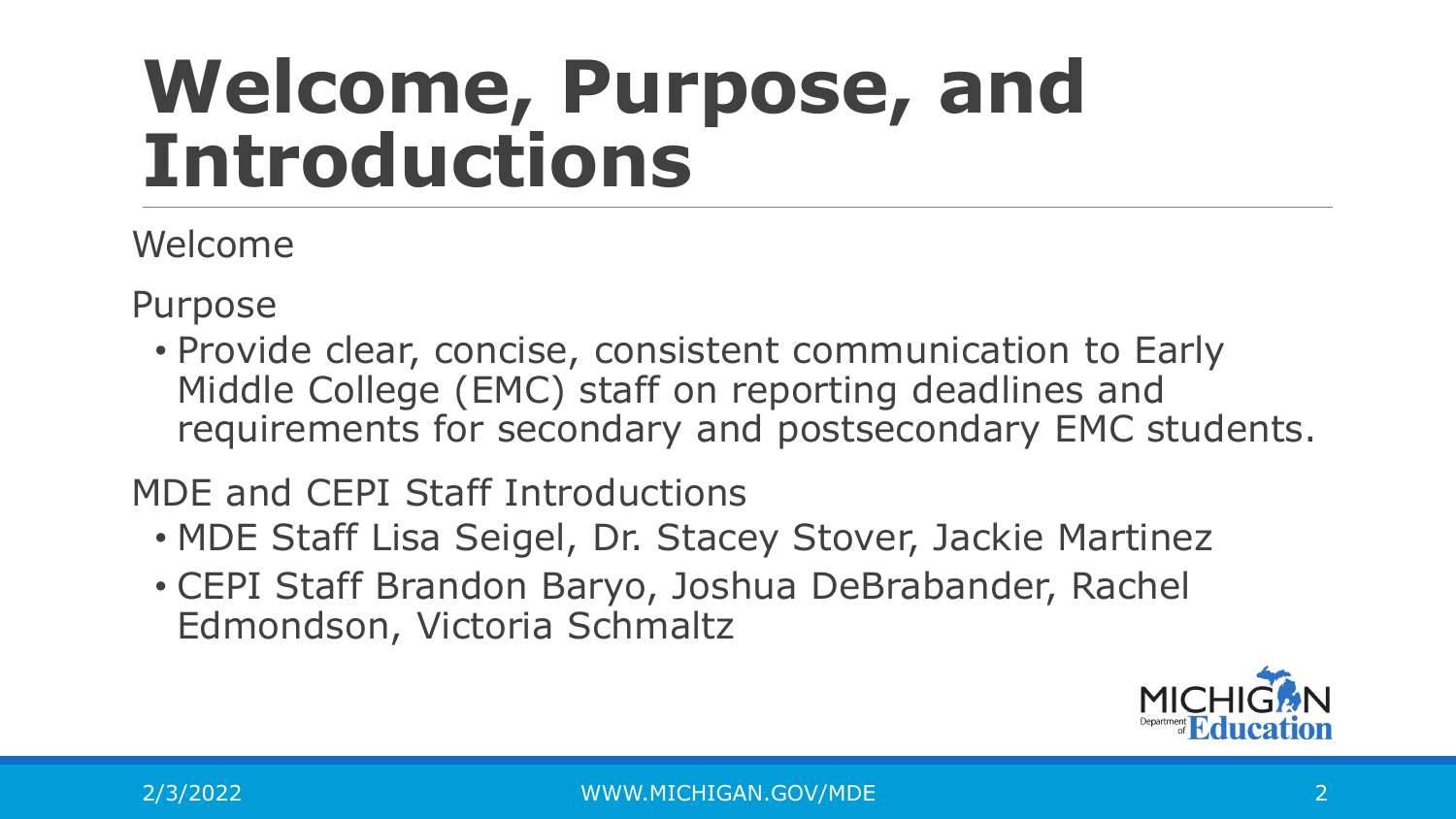# **Agenda**

•MSDS Outcome Awards New Characteristic – Brandon Baryo, CEPI •Data Quality Alerts – Lisa Seigel, MDE •MDE Memo on Fifth Year Requirements – Lisa Seigel, MDE •EMC Annual Verification – Josh DeBrabander, CEPI •EEM Contact Information – Josh DeBrabander, CEPI •3500 Coding Deadline – Dr. Stacey Stover, MDE •Minutes and Next Session – Dr. Stacey Stover, MDE  $\cdot$ Q & A - All

For Student Reporting Information Sessions and information on Early Middle Colleges please visit: <u>[https://www.michigan.gov/mde/0,4615,7-140-81351\\_51178---,00.html](https://www.michigan.gov/mde/0,4615,7-140-81351_51178---,00.html)</u> or go to<br>[www.michigan.gov/mde](http://www.michigan.gov/mde) then select flexible learning options and then Early Middle Colleges.

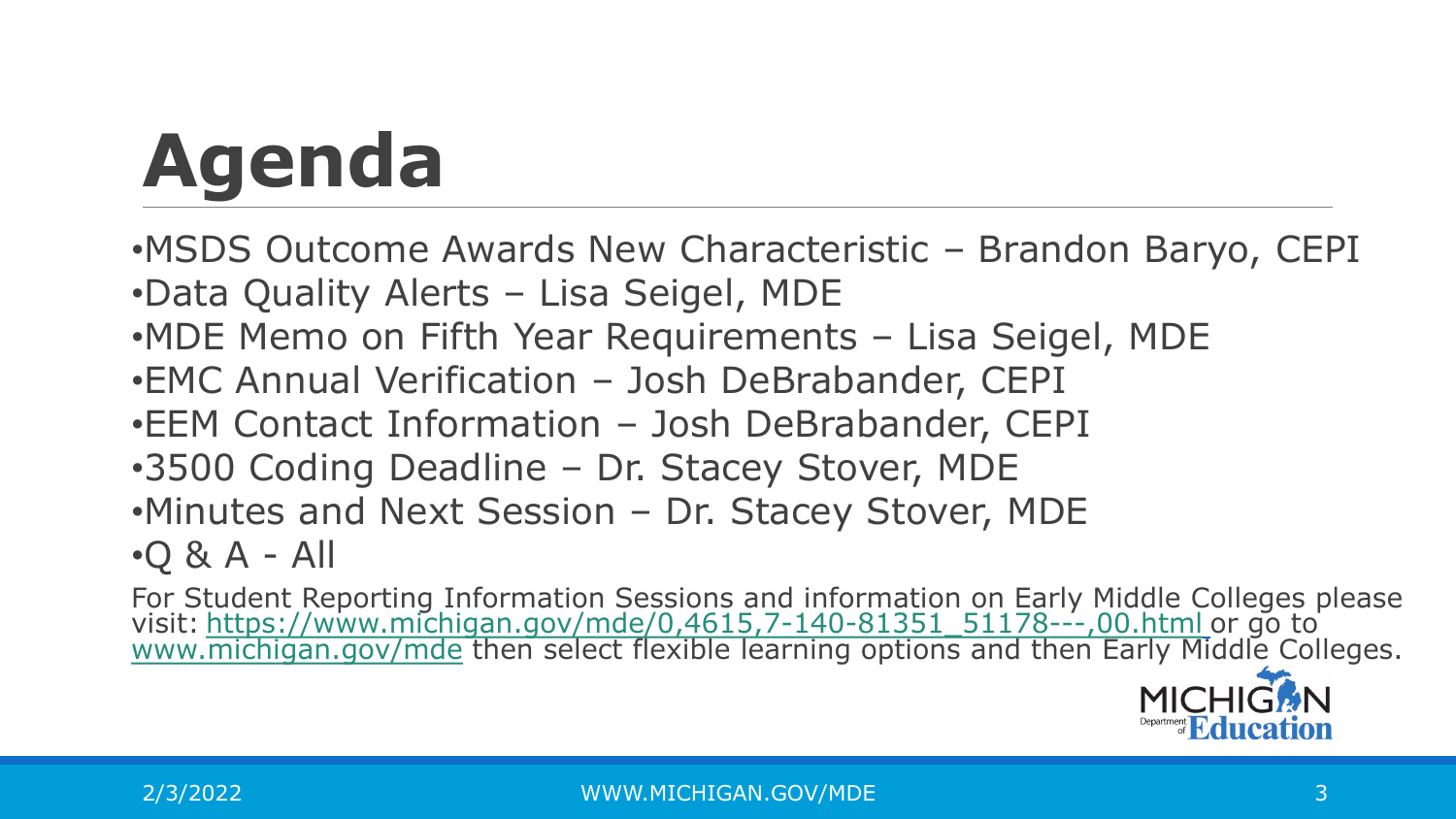#### **MSDS Outcomes Awards**

- Beginning with the Spring 2022 [General Collection,](https://www.michigan.gov/cepi/0,4546,7-113-986_50502_53580---,00.html) a new characteristic (Additional Graduation Award) has been added to collect the additional award for successful Early Middle College completers per [Public Act 47 of 2021](http://legislature.mi.gov/doc.aspx?2021-HB-4411). When an EMC student is graduated with Exit Status code "40", the Additional Graduation Award is required.
- Details of this change are located in the updated MSDS Collection Details Manual. Technical resources were shared in the [November 3 CEPI Announcements.](https://content.govdelivery.com/accounts/MICEPI/bulletins/2f94435)

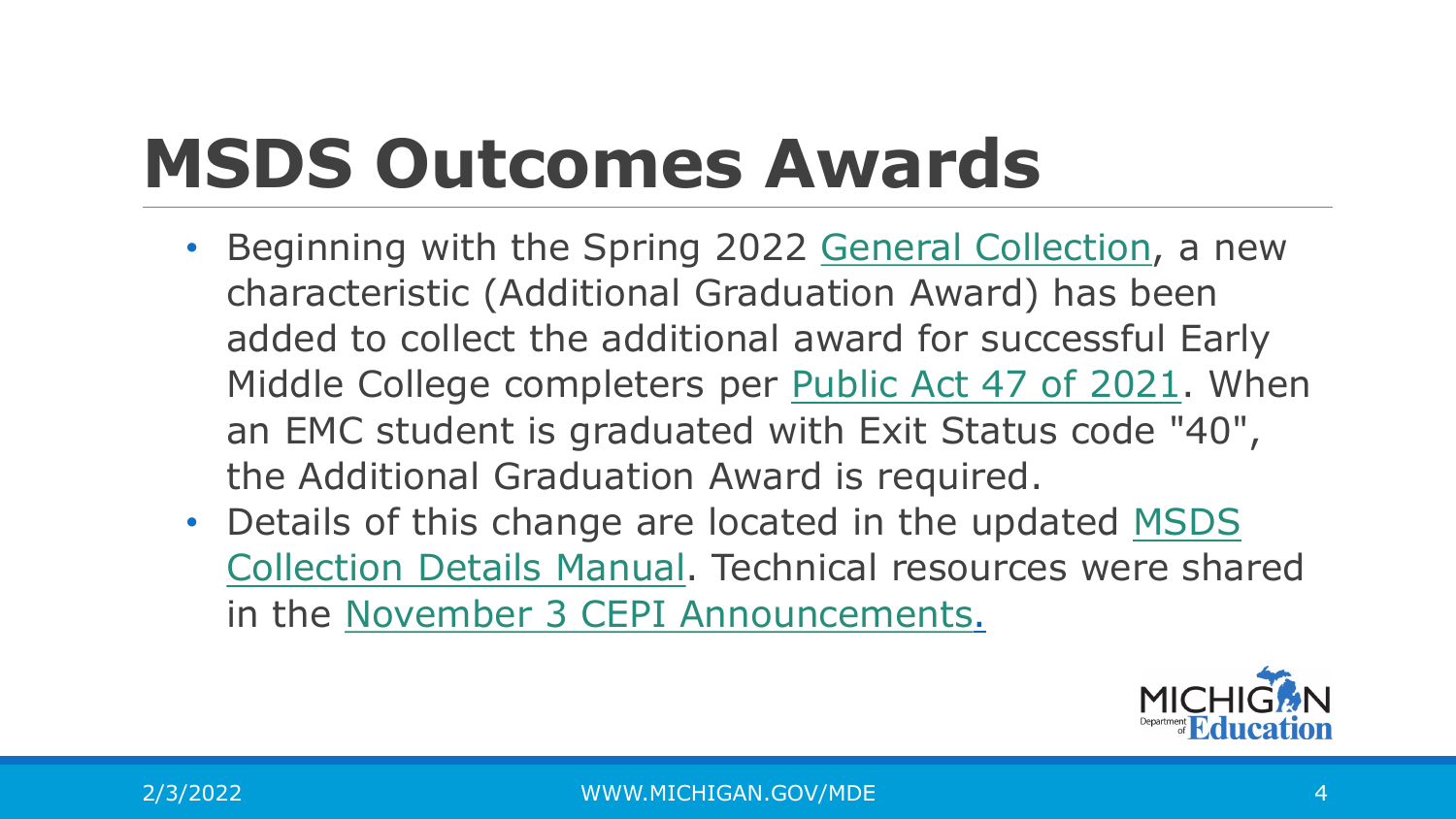#### **MSDS Outcomes Awards**



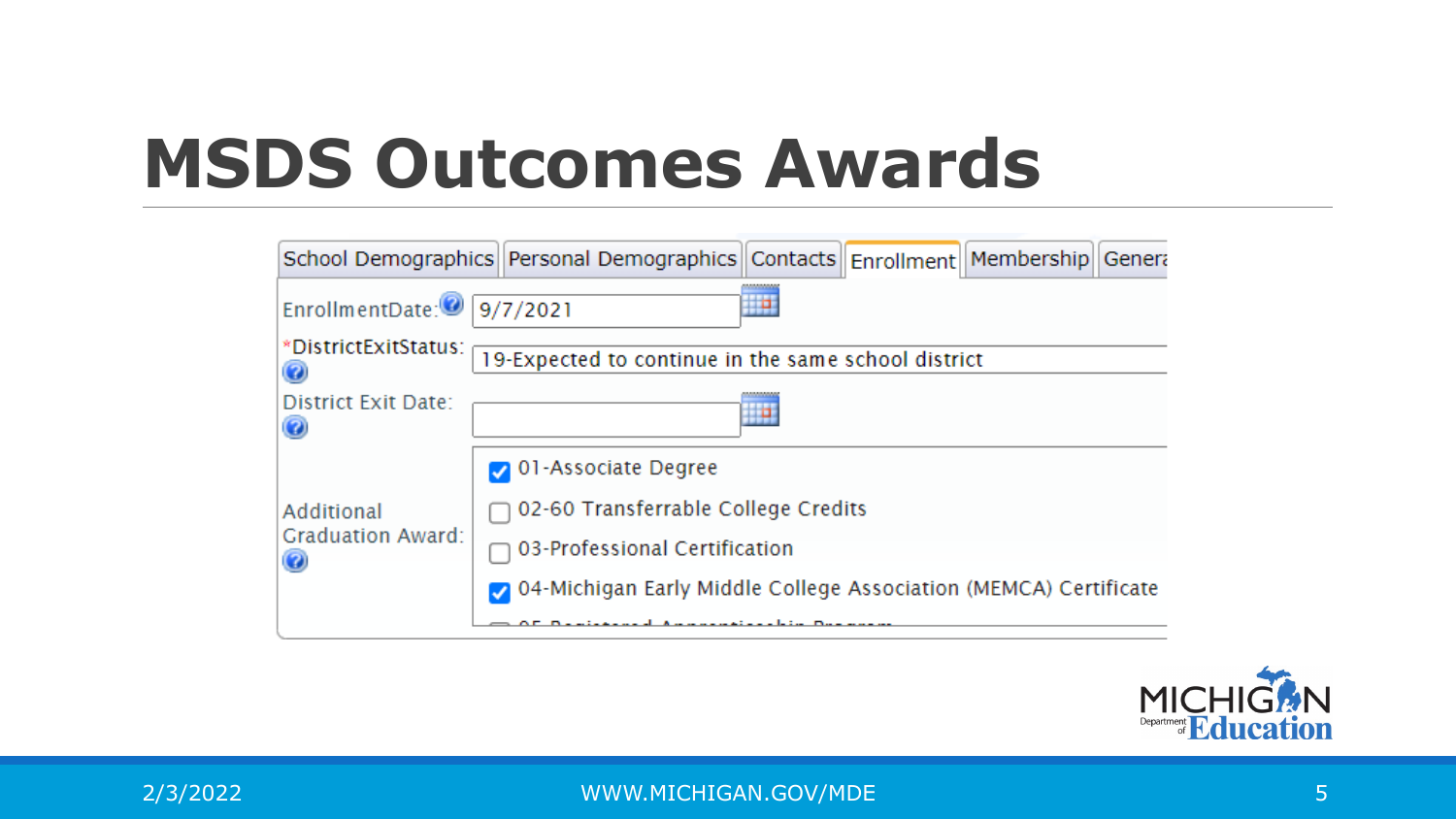### **Data Quality Alerts**

- Scroll down in the email from CEPI to see the UICs and districts showing students attending your EMC
- Schedule time to review
- Plan collection check-ins with your member districts
- Encourage locals to run the Participant Drill Down Report in MSDS. Instructions on the next slide.

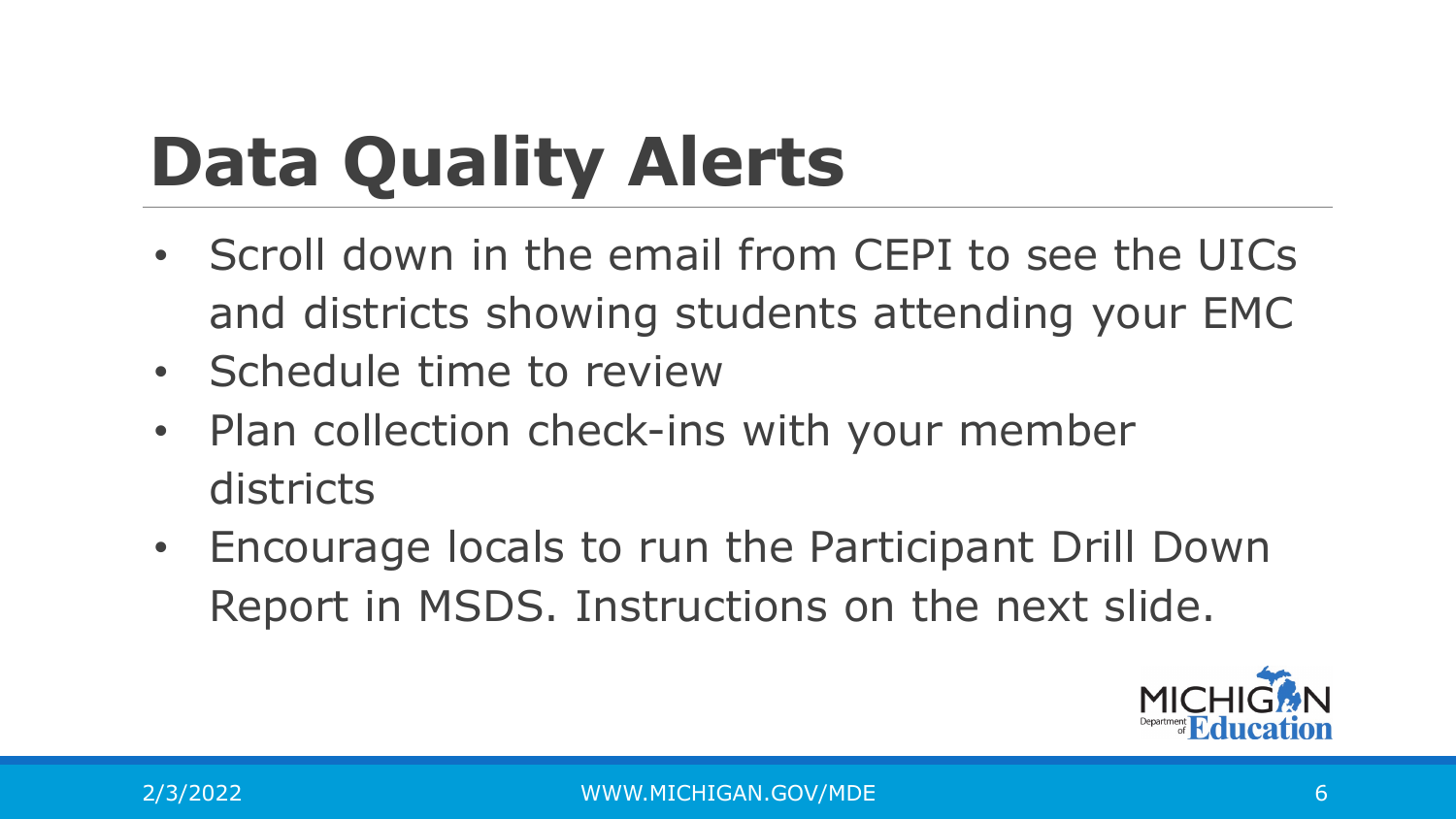### **Participant Drill Down Report**

- In MSDS, if the collection is not yet certified, click on Student Data **Submission and then click on Data Staging Area.** If the collection has been certified, then click on Certified Reports. Text in red was added after the meeting concluded.
- Type in the district or district code
- Select the collection
- Select Program Participation Count Report
- Select Drilldown for the format
- Click View Report
- Expand the district and school you wish to look at, then expand the 3500 EMC Participant to view the UICs and get a count of participating EMC students at that school.

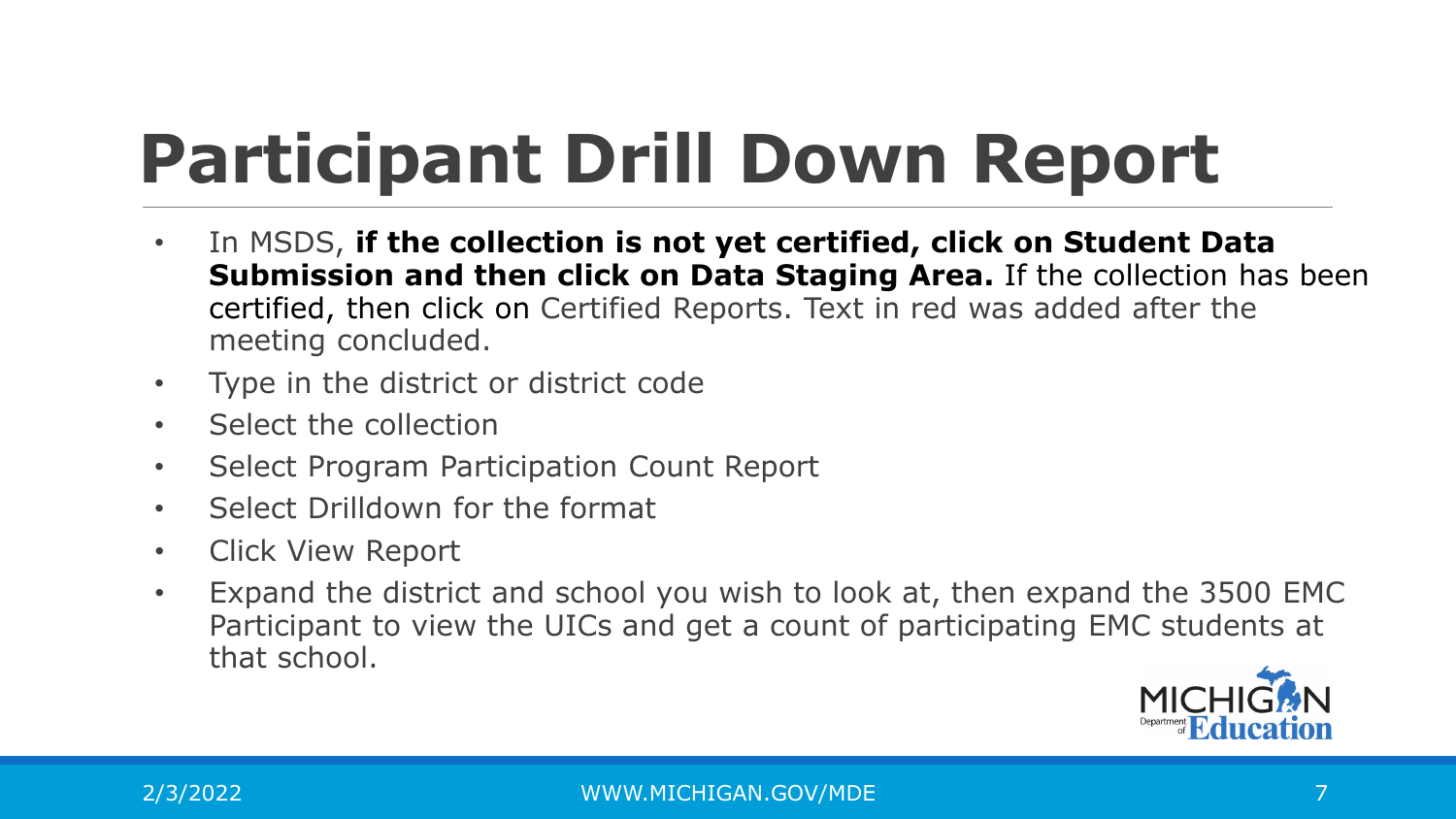# **Data Quality Reports**

• **EEM:** EMC with no EMC Coordinator contact listed, EMC with college affiliations and no postsecondary partner contact listed.

• **MSDS:** Entities identified as an EMC with zero EMC students reported. Summary reports are sent to S2E2 EMCs identifying the UICs of EMC students at the local district. No other student information is sent.

• **TSDL:** No Dual Enrollment Courses for EMC students, Students with only one course reported, No courses reported for EMC Students, Schools with no courses reported, Student count comparison.

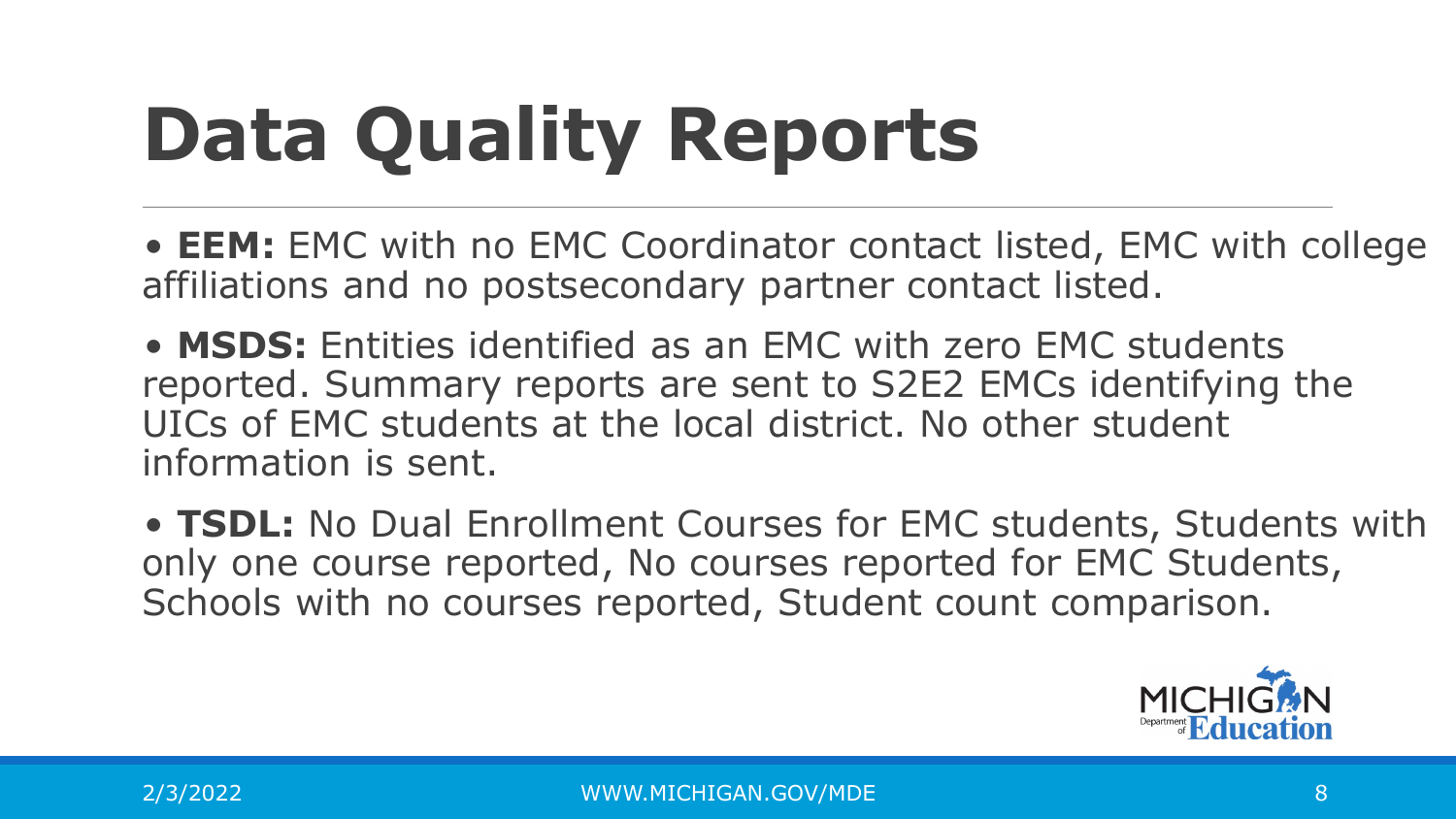**STARR Data Quality Reports**

- Comparison of Early Middle College (EMC) Students Reported in STARR with the Michigan Student Data System (MSDS) General Collection
- Comparison of Early Middle College/Dual Enrollment Students Reported in STARR with Teacher Student Data Link (TSDL)
- The CEPI Data Quality team is in the process of creating new data quality checks for both K12 and Postsecondary collections that align with EMC reporting.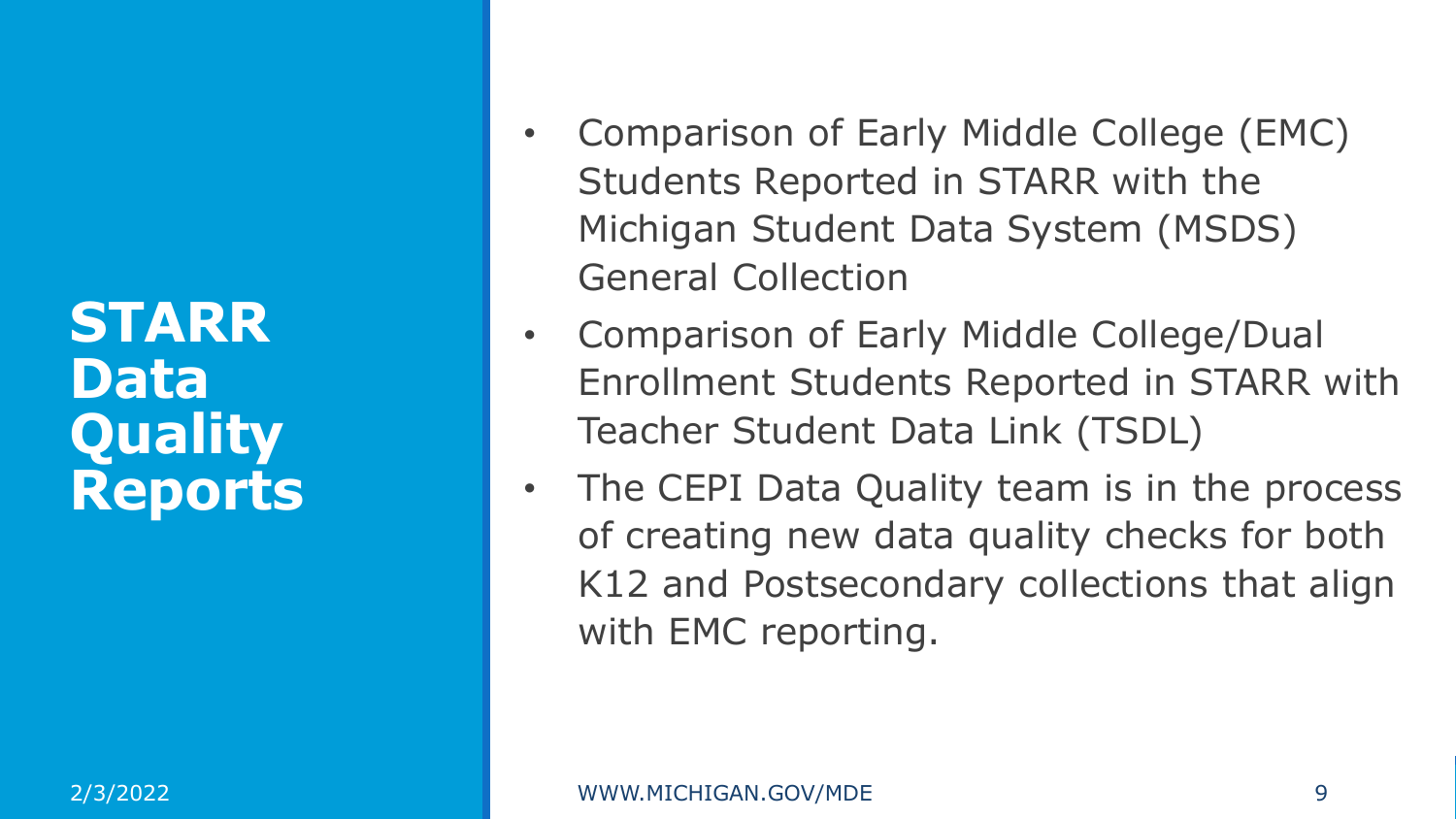### **MDE Memo on Fifth Year**

[5th Year EMC Pupil Membership Companion](https://www.michigan.gov/documents/mde/Pupil_Membership_Requirements_for_Fifth_Year_EMC_Students_738474_7.pdf) (michigan.gov)

[Companion Document](https://www.michigan.gov/documents/mde/5th_Year_EMC_Pupil_Membership_Companion_Doc_pdf_744333_7.pdf)



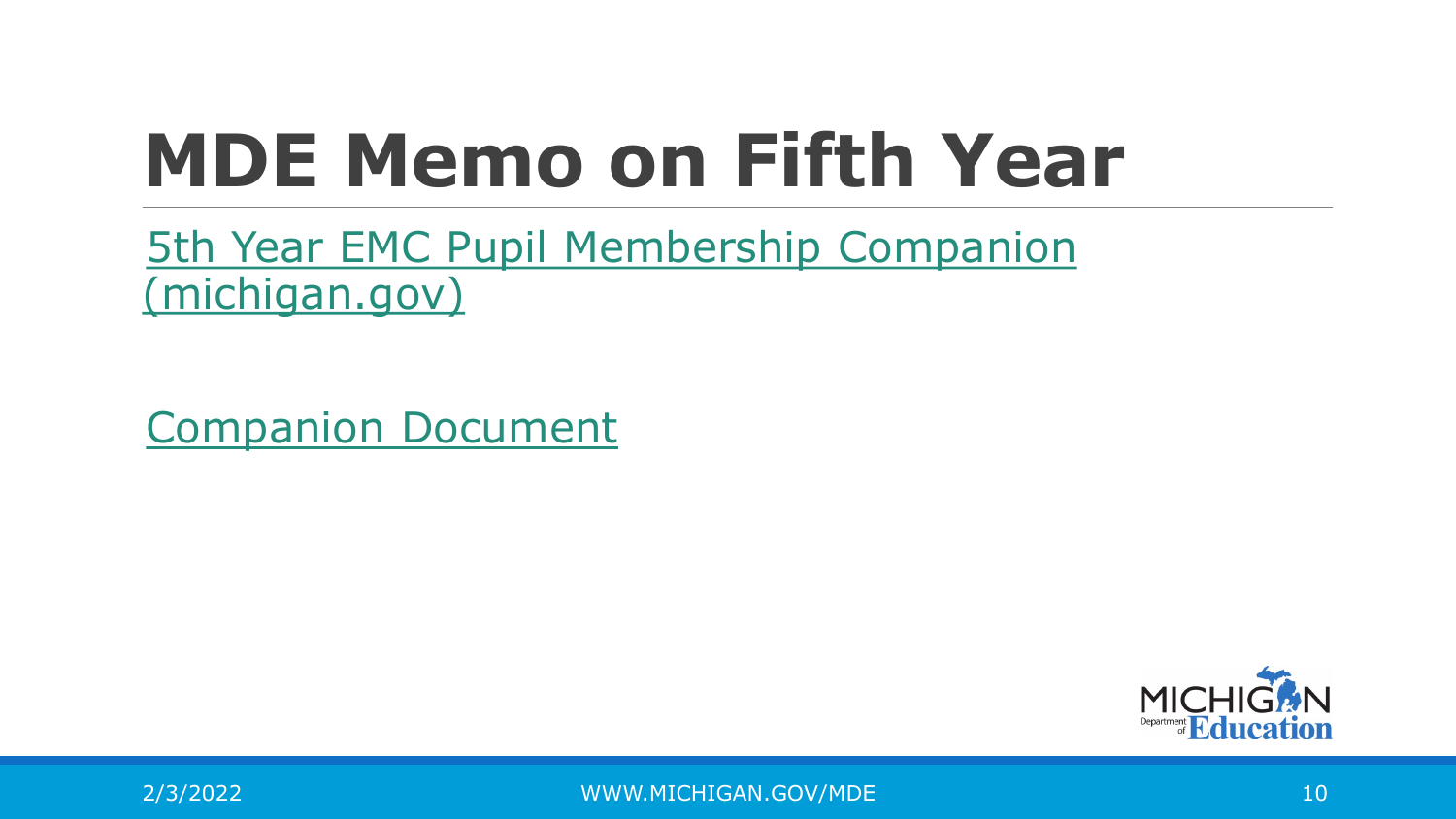## **EMC Annual Verification**

- Used to update EEM
- Focus Areas coming soon

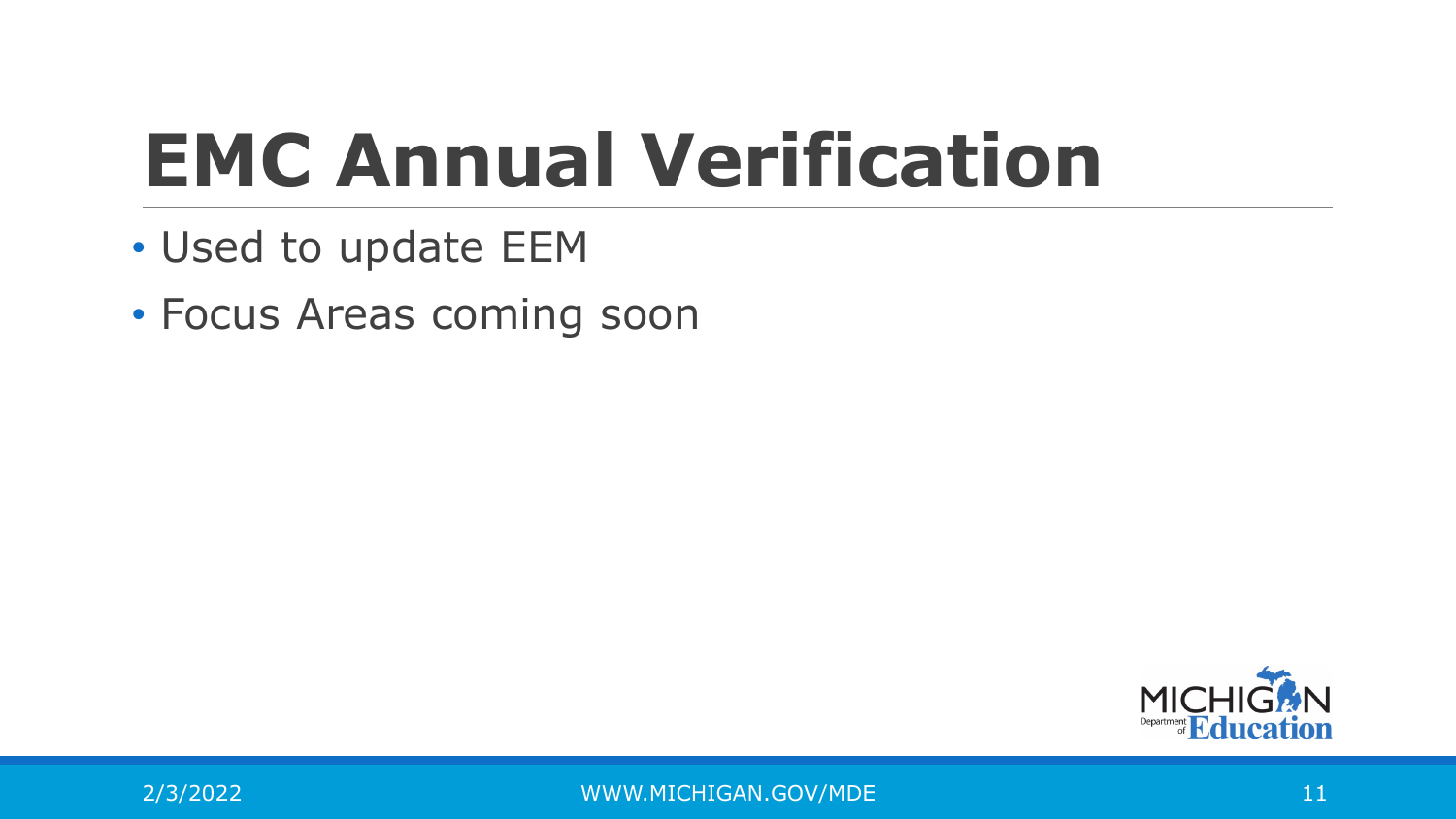## **EEM Contact Information**

Local district EEM Authorized User **must** make the updates for:

- EMC Coordinator make sure email and phone numbers are correct
- Postsecondary Contact(s) for each partner
- Fields updated by MDE and CEPI
- Add Districts as Members
- College Affiliations
- EMC Focus
- MEMCA Information
- Entity Type, EMC Start/Close Dates

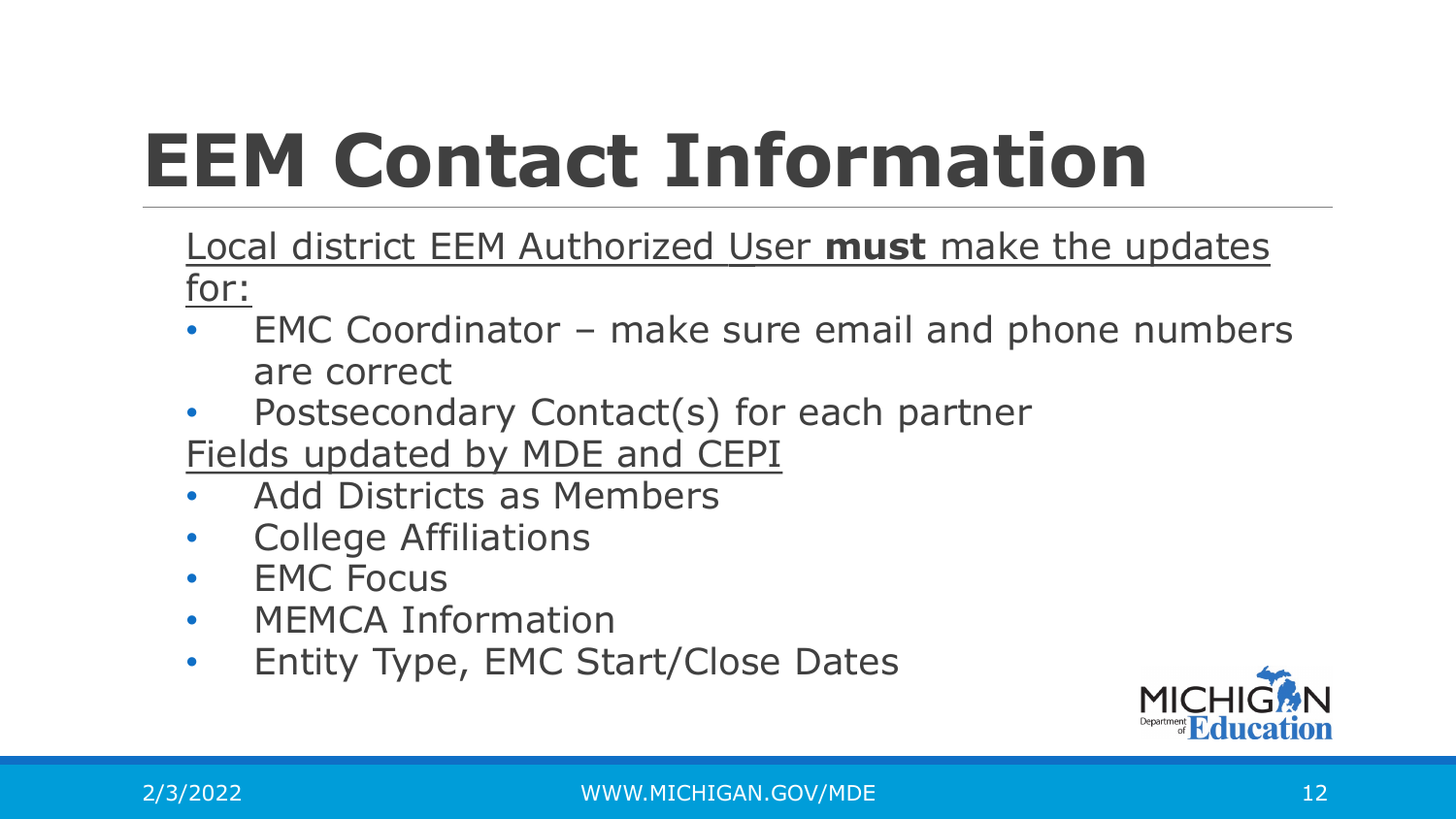## **3500 Coding**

- File appeal by June 30 of the student's  $11<sup>th</sup>$  grade Goal to have appeal submitted, approved, and students coded by this date.
- Student transfer to another EMC; do not remove the 3500 code.
- Out-of-State Students transferring to EMC after fall certification date of 11th grade year, attain proof of participation in the out of state EMC. Send email to MDE-OCTE to request to code 3500 late.

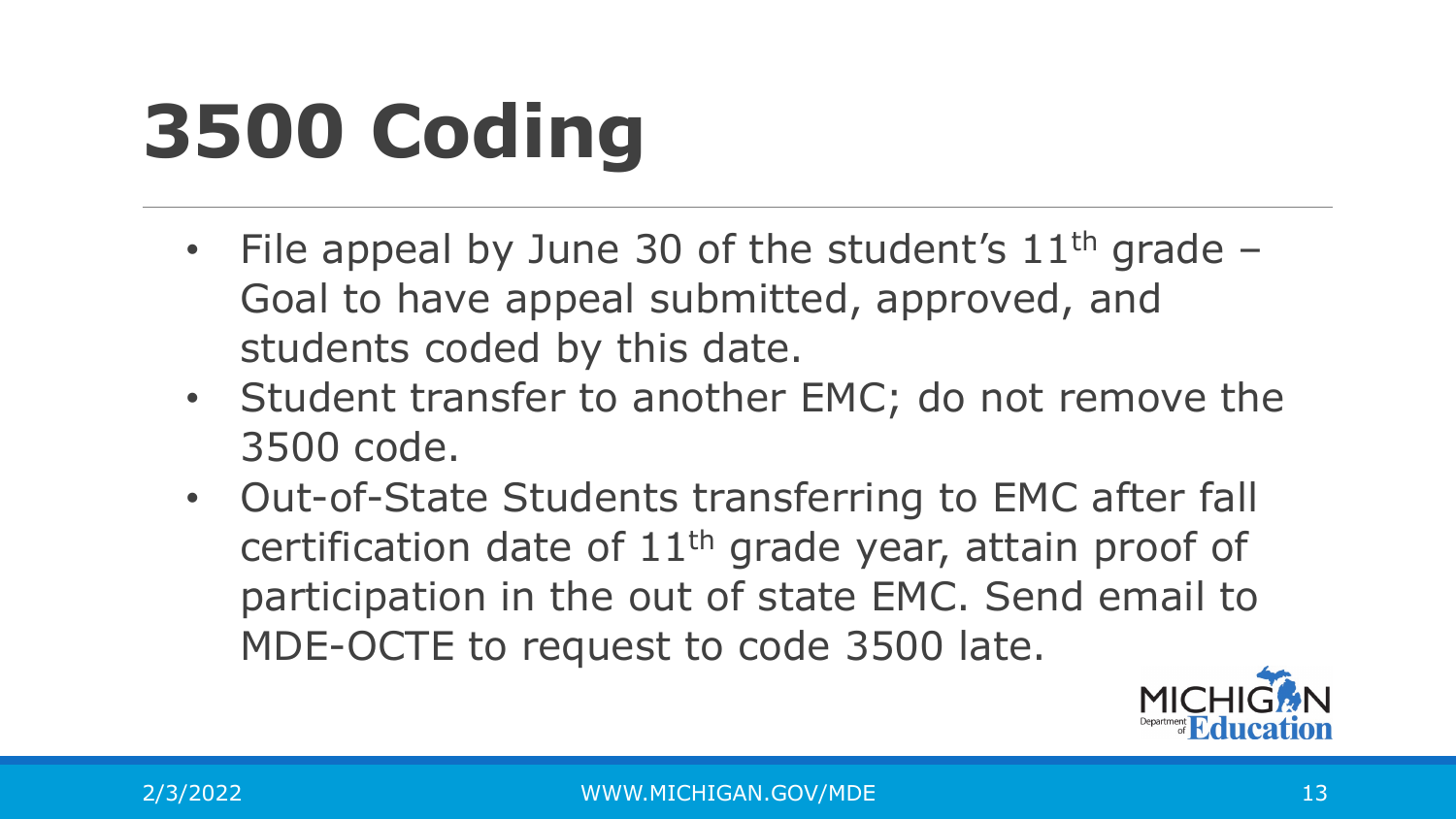#### **EMC Student Reporting Session Schedule via TEAMS**

#### May 12, 2022, 10:30-11:30 a.m.



#### [2021-2022 EMC Data User Group Calls \(michigan.gov\)](https://www.michigan.gov/documents/mde/2021-2022_EMC_Data_User_Group_Call_Schedule_727100_7.pdf)

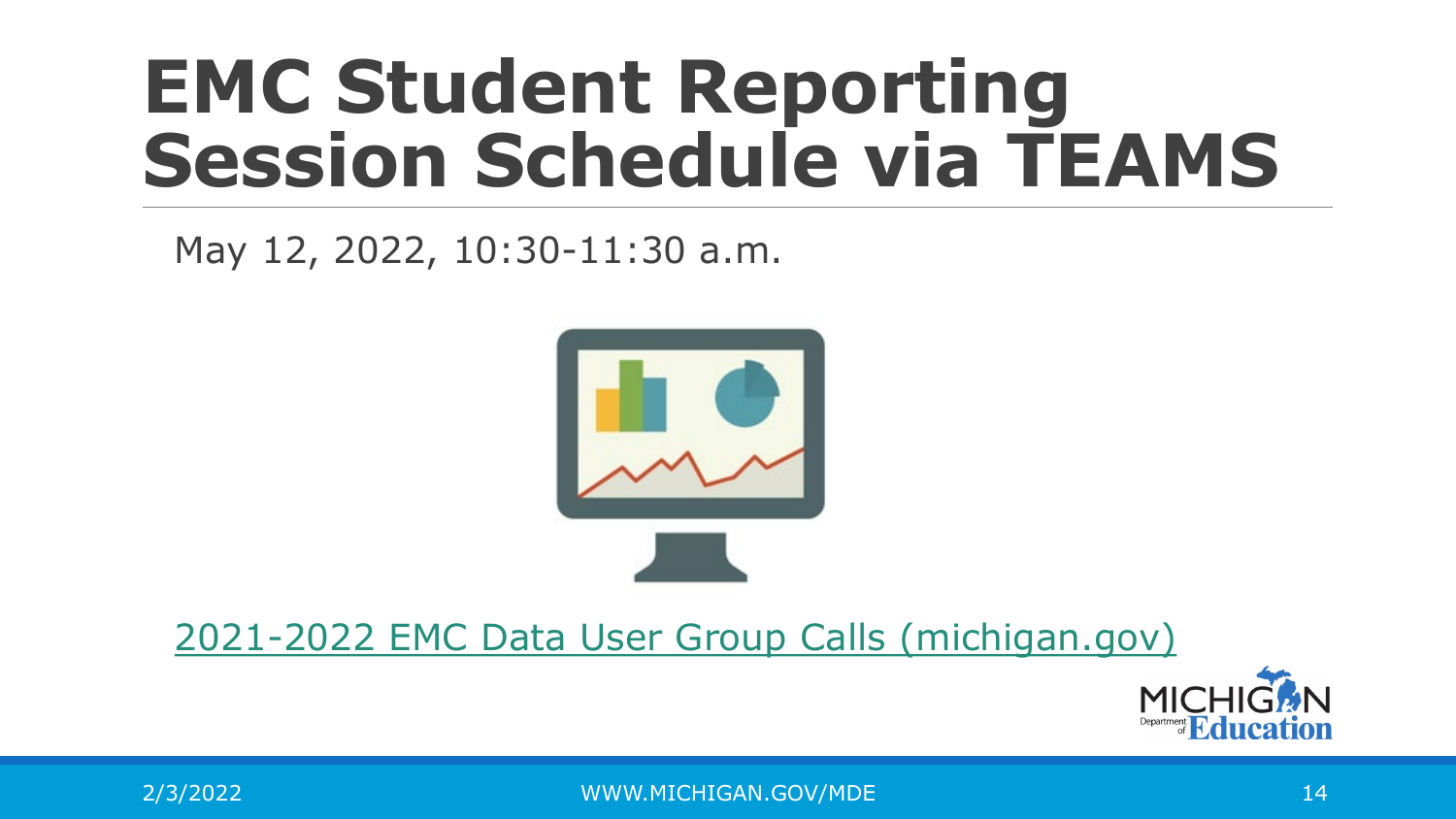#### Contacts

Dr. Stacey Stover, MDE [stovers@michigan.gov](mailto:stovers@michigan.gov) Lisa Seigel, MDE [seigell@michigan.gov](mailto:seigell@michigan.gov) Jackie Martinez, [martinezj9@michigan.gov](mailto:martinezj9@michigan.gov) Brandon Baryo, [baryob@michigan.gov](mailto:baryob@michigan.gov) Josh DeBrabander, [debrabanderj1@michigan.gov](mailto:debrabanderj1@michigan.gov) Victoria Schmaltz, [schmalzv@michigan.gov](mailto:schmalzv@michigan.gov)